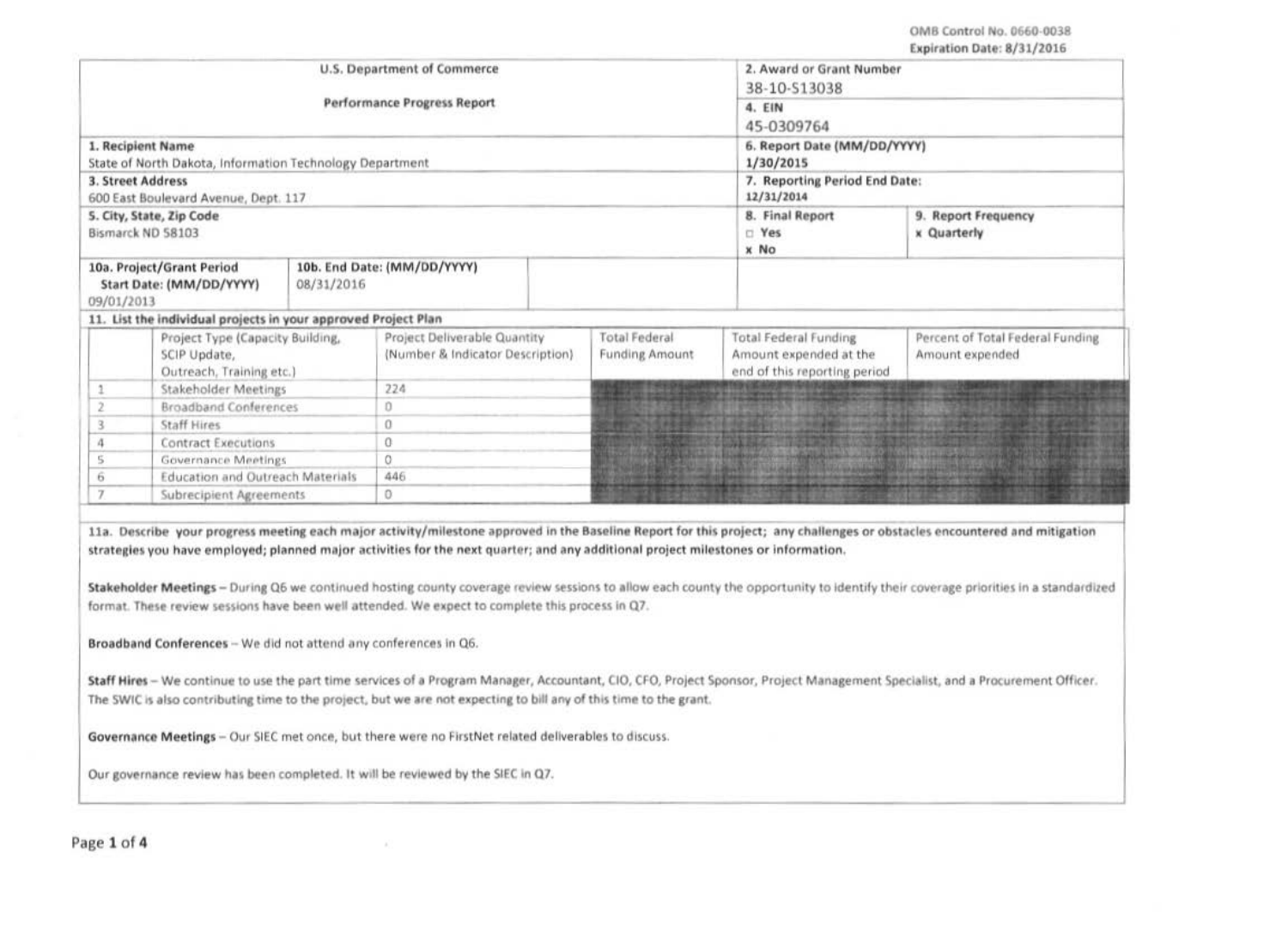Education and Outreach Materials - Our website saw 336 hits during Q6. We also distributed 110 electronic copies of our SLIGP newsletter.

11b. If the project team anticipates requesting any changes to the approved Baseline Report in the next quarter, describe those below. Note that any substantive changes to the Baseline Report must be approved by the Department of Commerce before implementation.

 $N/A$ 

11c. Provide any other information that would be useful to NTIA as it assesses this project's progress.

11d. Describe any success stories or best practices you have identified. Please be as specific as possible.

Our coverage review sessions have allowed us a second chance to fill in any user population data that we did not obtain during our first round of outreach. This has greatly increased our accuracy for agency personnel counts.

12. Personnel

12a. If the project is not fully staffed, describe how any lack of staffing may impact the project's time line and when the project will be fully staffed.

The project is fully staffed.

12b. Staffing Table

| Job Title                     | FTE % | <b>Project(s) Assigned</b>                                              | Change    |  |
|-------------------------------|-------|-------------------------------------------------------------------------|-----------|--|
| Program Manager               | 50    | Development of program activities and oversight of Subcontractors       | No Change |  |
| Project Sponsor               |       | Oversight of Program Manager and Subrecipient, steering of project      | No Change |  |
| CЮ                            |       | Oversight of project, interface with Governor's Office                  | No Change |  |
| CFO <sup></sup>               |       | Oversight of financial planning, tracking, and reporting practices      | No Change |  |
| Accountant                    |       | Execution of financial tracking, and reporting practices                | No Change |  |
| Project Management Specialist |       | Development of project management methodology                           | No Change |  |
| Procurement Officer           |       | Develop, implement, and oversight of contract for subrecipient services | No Change |  |

Add Row Remove Row

13. Subcontracts (Vendors and/or Subrecipients)

13a. Subcontracts Table - Include all subcontractors. The totals from this table must equal the "Subcontracts Total" in Question 14f.

Page 2 of 4